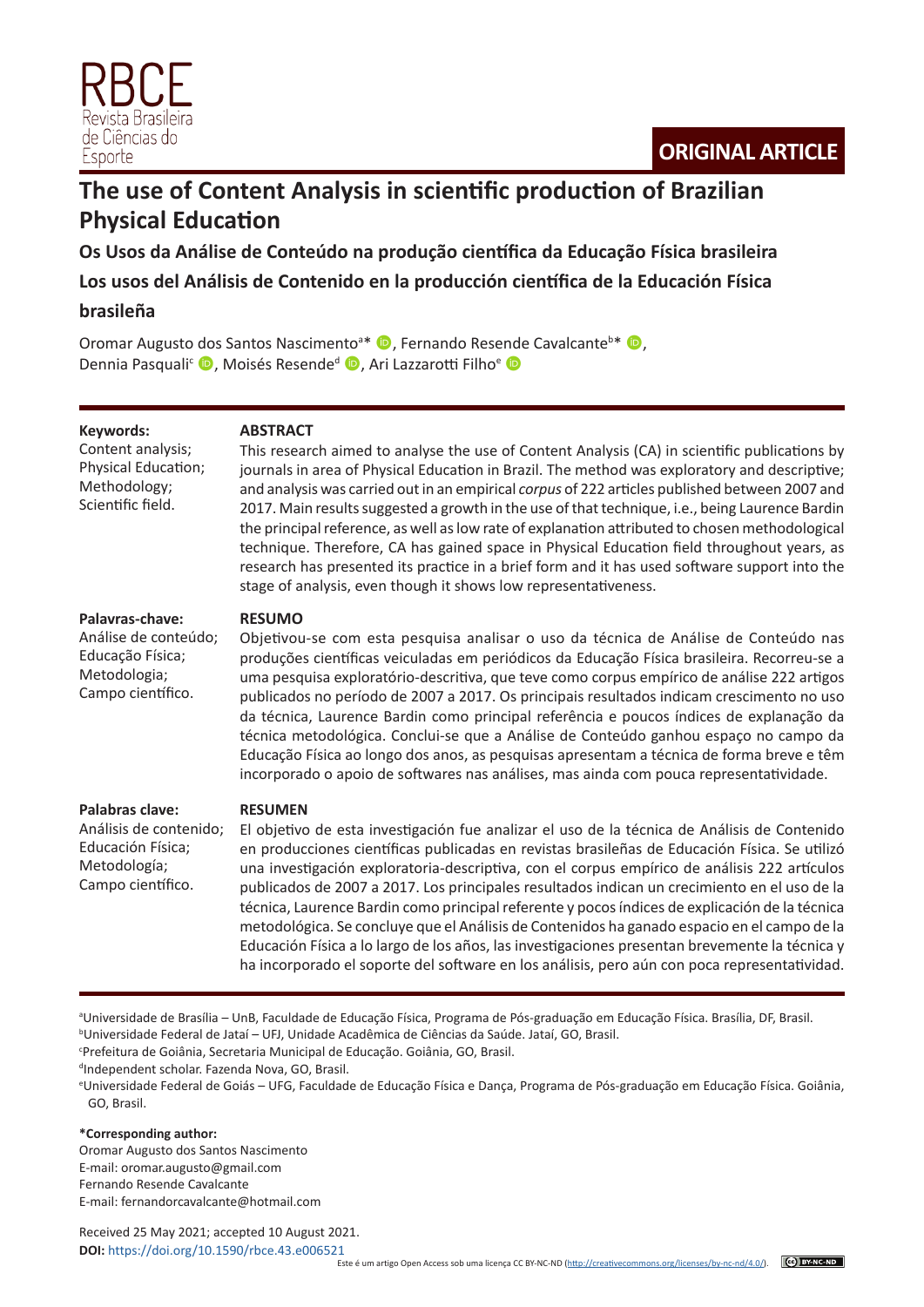# **INTRODUCTION**

As socio-cultural and pedagogical researches become a consolidated approach in the field of Brazilian Physical Education (PE), it has been noted there is investigative engagement by its professionals with meta-research. This type of investigation is considered by Bourdieu (2004) as one of the social uses of science, consisting in rendering science to the service of science itself, for its own development. Some studies of that nature are noteworthy, then including theories and authors such as Bungenstab (2018), Lazzarotti Filho et al. (2014), and Medeiros and Godoy (2009); whereas other studies on research-worthy methodology of note include Benites et al. (2015), Souza Júnior et al. (2010).

This research is interested in comprehending how Content Analysis (CA) has been used in Brazilian PE as a methodological technique for data analysis. This type of research has been used in diverse fields of knowledge, such as in the works by Alves (2011) associated with Accounting, Castro et al. (2011) in Psychology, Ramos and Salvi (2009) for Mathematics, Silva et al. (2017) in Management, Camprubí and Coromina (2016) in Tourism and Schäfer and Vögele (2021) in Sports Communication. Concerning Brazilian PE field, it could not be found any published work on that theme; thus, this was one of the reasons for carrying out this research.

In fact, CA was developed in the United States of America (USA) in early 20<sup>th</sup> century, when scientific rigour was measure of quality and the analysed material was essentially composed of journalistic texts (Bardin, 2010). Later, after both World Wars I and II, research interests turned to the study of propaganda (Campos, 2004), especially with the work investigated by political scientist Harold Dwight Lasswell, considered one of the most important names of CA. Lasswell contributed to solidify field of communication and research on mass communication (Varão, 2016) under a social perspective in diverse scientific fields in second half of the 20<sup>th</sup> century.

Development of CA under a methodological perspective can be identified through a positivist, quantitative stage, and a late stage in which qualitative studies sought their own space. In the early 1940s, Bernard Berelson presented a definition based on cartesian model of research: "The CA is a research technique that aims to describe a manifest content of communication in an objective, systematic and quantitative manner" (Campos, 2004, p. 612). For Bardin (2010, p. 21), these criteria display "[...] the period's concern to work with samples gathered in a systematic fashion, to question the validity of due process and its results, verifying the fidelity of codes and even measuring productivity of analysis".

Regarding qualitative research, emphasis goes to Laurence Bardin, Professor at Paris V, in France. In the late 1970s, she published the book "Content Analysis", which was introduced in Brazil and later became main scholarly reference for that technique. Bardin (2010) could set CA as a group of techniques for analysing communication that uses systematic prodecures and description of objectives for message content.

New researchers discuss CA techniques by incorporating elements into it and advancing its development. Amado et al. (2017) understood this technique as a flexible and adaptable process that allows for a rigorous and objective representation of message contents through logical processes for coding and categorising. For most recent authors, such as Amado (2017), the use of technology is seen as essential for support and methodological rigour in data analysis. Specific softwares, like Nvivo and WebQDA, have been developed to support qualitative research; whereas WebQDA uses as its basis CA techniques themselves (Souza et al., 2010).

In that sense, this article could tackle the following research question: how did the use of CA techniques in scientific publications in Brazilian Physical Education journal take place?

This research is to analyse the use of CA in scientific publications by journals in the area of PE in Brazil, regarding a quantitative amount of articles published in specific journals, i.e., main CA references mobilized, most recurring forms of use, main themes/objects to be investigated and incorporation of technologies for support.

## **METHODOLOGY**

This research had an exploratory-descriptive character, aiming at studying characteristics of a phenomenon and its relationship within composing variables, to establish a general view of theme. These investigations have been used when the object has not been widely explored in a specific field, which hinders the process of elaborating hypotheses (Gil, 2008).

Empirical material for analysis was composed of scientific articles published in Brazilian PE journals between 2007 and 2017 that employed CA techniques. Journals were selected according to the following inclusion criteria: a) Journals that had been assessed by Qualis Capes 2013-2016, a national parameter that evaluates a journal's adherence to proper procedures. To be included in *corpus*, these journals should have been classified between A1 and B3 levels, in the field of "Physical Education"<sup>1</sup> ; b) Journals about Brazilian PE that met their submission and publication deadlines, with focus and scope on publication of articles that presented a dialogue with the Human and Social Sciences. By the end of that process, following journals were selected, as stated in Chart 1.

<sup>&</sup>lt;sup>1</sup> Procedure was carried out in September 2017. We also counted all published articles in these journals between 2007 and 2017 to compare the number of articles recovered by searches according to the totality of articles that had been published in that period.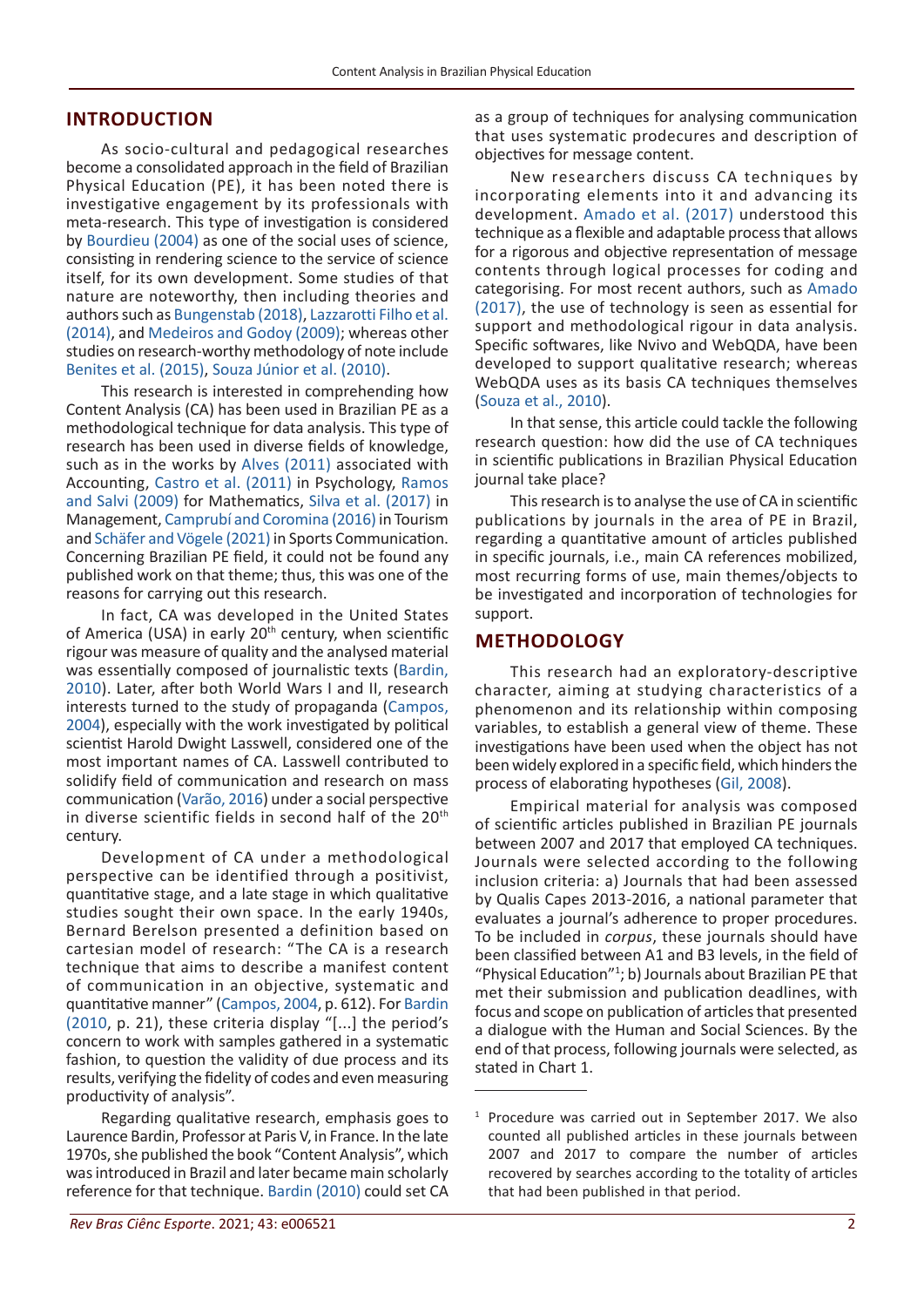Searches for articles could be done by searching the the journals websites<sup>2</sup> through following procedure: 1) Search keywords: "análise de conteúdo", inserted between inverted commas in advanced search engine, after limiting results between 2007 and 2017. For journals publishing articles in English, the equivalent "content analysis" was used. 2) Article selection: while in the journal websites, articles that were filtered by results from a keyword search had their titles, abstracts and methodologies read by researchers. Selected articles were included in a shared Microsoft Excel spreadsheet. 3) In that folder, information regarding year, authorship, references to CA and technology use in data analysis was gathered. Each article found was, then, registered in a line within that "general spreadsheet" and was given a unique code (ID) that became its identification.

By the end of that process, 232 articles were registered. They underwent a second stage of analysis, which was done by four researchers split into pairs (A, B) that read and analysed articles in order to structure and define *corpus* for analysis. At end of that process, in turn, 10 articles were excluded according to the following criteria: 1) Three articles had not done empirical research with CA as an analysis technique, two of those had CA as a theme or object of study in itself and one merely used CA to validate a questionnaire; 2) Seven articles listed CA usage in their abstracts, reason why they were selected for this study, but they did not provide other indicators, inside text itself, of its actual use and were therefore excluded. Finally, the *corpus* for analysis in this study totalled 222 articles.

Aiming to establish a proportion between the number of recovered articles through searches and total number of published articles, all research articles published by nine journals listed in Chart 1 were counted, with a total of 5786 articles.

Number of main references to CA mobilized was identified by comparing the citation entries within the text to the reference sections of those same articles, which were in turn counted and inserted in a specific spreadsheet, to be grouped afterwards according to author and work.

To identify the most recurrent forms of using CA, the themes and objects of study, categorical analysis was used, which is characterized as "[...] text dismemberment operations, in categories according to analog regroupings [...]" (Bardin, 2016, p. 201), bringing together a group of elements under a generic title, based on characteristics that are similar in each data analysed (Bardin, 2016). From this technique, the articles were, once again, analysed by four researchers divided into pairs (A, B) and analytical categories were elaborated and inserted

<sup>2</sup> Except RBCE, which had two types of search engine that were different and incompatible. For that journal, SciELO searches was used (SciELO, 2021), filling out the search terms with "ANÁLISE" and "DE" and "CONTEÚDO".

into a new spreadsheet on the use of CA and themes and objects. At the end of this process, pairs (A, B) compared their analyses and discussed differences, which were decided by the research coordinator.

Lastly, in yet another spreadsheet, all software supporting CA were listed and organized according to software name and article year of publication. The methodological scheme for this research summarizes this process, as displayed in Figure 1.

**Chart 1.** Brazilian PE journals selected for analysis.

| <b>Journals</b>                                                             | <b>Classifications according to</b><br>Qualis Periódicos 2013-2016 |
|-----------------------------------------------------------------------------|--------------------------------------------------------------------|
| Revista Movimento                                                           | A2                                                                 |
| Revista Motriz                                                              | Β1                                                                 |
| Revista Brasileira de Ciências<br>do Esporte (RBCE)                         | Β1                                                                 |
| Revista Brasileira de<br>Educação Física e Esporte<br>(RBEFE)               | B1                                                                 |
| Revista da Educação Física<br><b>UEM</b> (Journal of Physical<br>Education) | B1                                                                 |
| Revista Pensar a Prática                                                    | <b>B2</b>                                                          |
| Revista Motrivivência                                                       | B2                                                                 |
| Revista Brasileira de Ciência<br>e Movimento                                | B2                                                                 |
| Licere                                                                      | B2                                                                 |

Source: Authors.



**Figure 1.** Methodological research schematics. **Source: Authors.**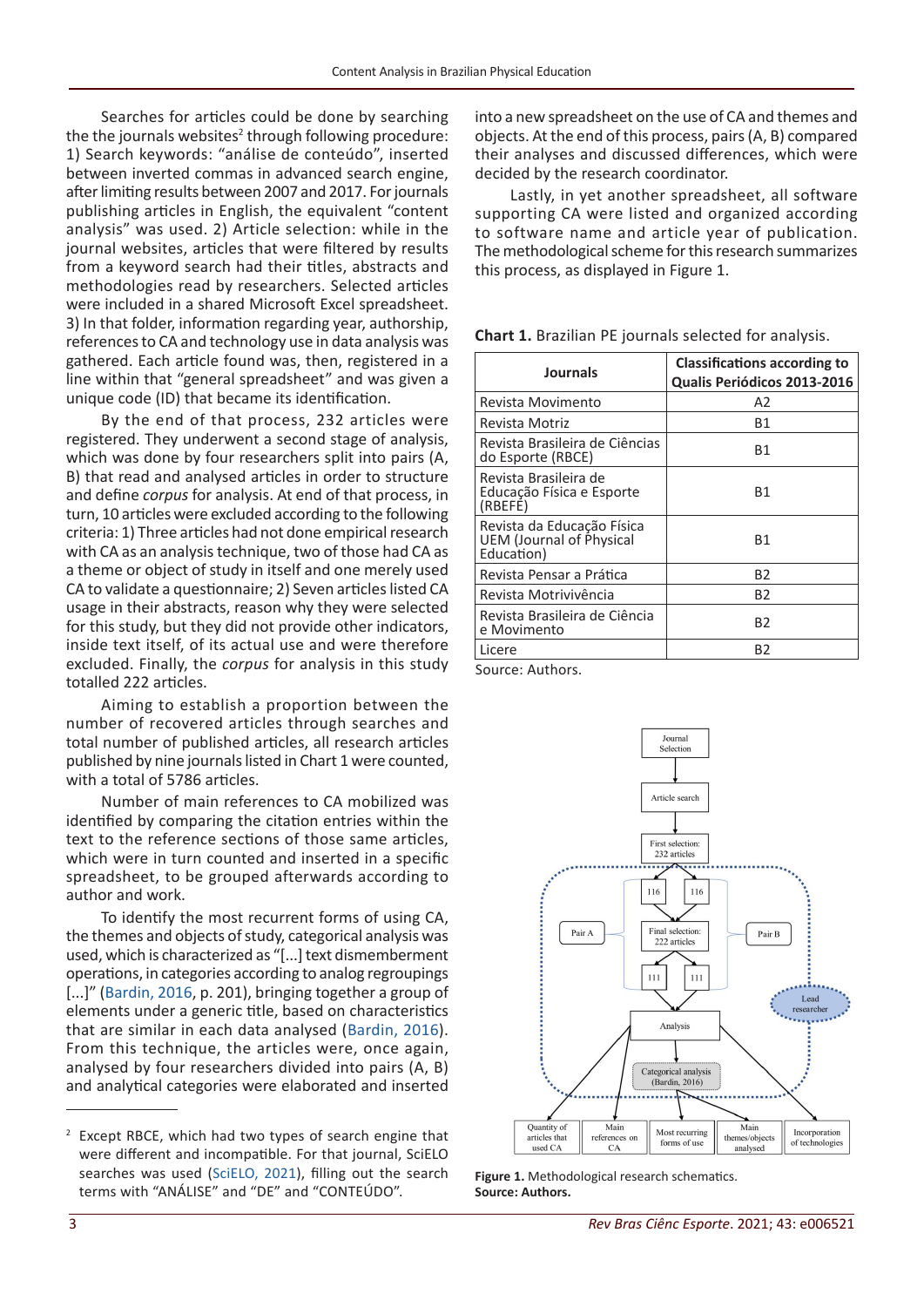## **RESULTS AND DISCUSSION**

According to the period selected for study, which encompassed 2007 through 2017, 222 articles were selected out of nine Brazilian PE journals. In this scientific field, CA techniques have grown over the last few years: in 2007, five articles that used it represented 1.5% of total production within the analysed journals; in 2017, rate grew to 5%, with 33 articles. There was some degree of oscillation across years regarding expansion of CA usage, with emphasis for 2009 (17 articles) as opposed to 2008 (seven articles). That year displayed a raised both in total number of articles published and in those using CA techniques, as identifiable in data distribution for Graph 1.

However, 2010 was the only year to display a decrease in number of articles that employed CA techniques (14 articles), possibly as a result from a significant increase in previous year (17), which can be explained, in turn, by an increase in total number of publications. Years 2015 (29 articles) and 2017 (33 articles) could stand out as those in which CA techniques were employed in the majority of Brazilian PE journal publications, each with a 5% increase in relation to previous year rates.

Out of the 222 selected articles, 208 (93.7%) named some reference to scientific methodological foundations of CA, totalling 246 references. Table 1 presents the five most cited authors from the references of these articles.

Out of 246 references to CA techniques, the significant portion, corresponding to more than half of analysed articles, it could be noted that 165 (67.1%) used different editions of Laurence Bardin's book, titled

*Content Analysis*. Second most cited author was Maria Cecília de Sousa Minayo, with 12 (4.9%) mentions. Her lists of works cited by approach methodology as a whole in two books were namely *Pesquisa social: teoria, método e criatividade* and *O desafio do conhecimento: pesquisa qualitativa em saúde*. The same occurred with the fifth most cited author, Augusto Nibaldo Triviños, as he did not publish a specific book on CA but did publish some chapters discussing the technique. Roberto Jary Richardson and Maria Laura Puglisi Barbosa Franco specifically approach CA techniques; their works were used in, respectively, 10 and eight different articles throughout period of research.

One can notice prevalence of references to French authors, such as Bardin, over Anglo-Saxon authors, where CA actually started, such as Berelson and Laswell. That is possible due to availability and wide circulation in Brazil of those translations. Given that no references to

**Table 1.** Most recurring authors in references regarding Content Analysis (CA).

| <b>Authors</b>                        | <b>Frequency</b> | Percentage |
|---------------------------------------|------------------|------------|
| Laurence Bardin                       | 165              | 67.1%      |
| Maria Cecília de Sousa<br>Minayo      | 12               | 4.9%       |
| Roberto Jary Richardson               | 10               | 4.1%       |
| Maria Laura Puglisi<br>Barbosa Franco | 8                | 3.3%       |
| Augusto Nibaldo Triviños              | 7                | 2.8%       |
| Other                                 | 40               | 16.3%      |

Source: Authors.





**Graph 1.** Annual article distribution according to use of Content Analysis (CA) for data processing. **Source: Authors.**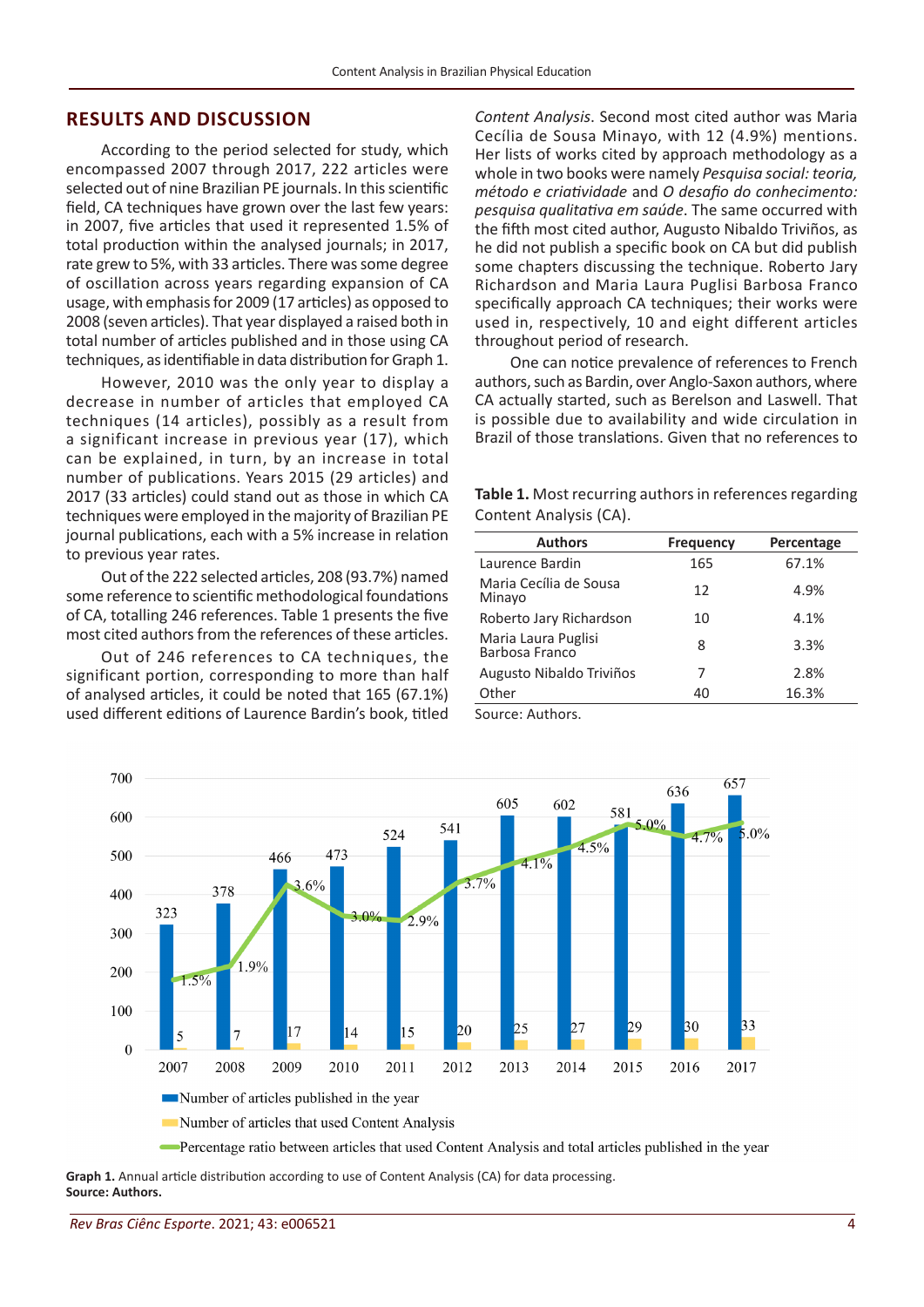Bardin's work were from his original texts, language here remained an element to be highlighted as facilitator for one's choices of references on CA. Minayo, a Brazilian author, is, unsurprisingly, second most cited author, even though her focus was not solely on CA.

That pervasiveness of Bardin's works as CA references is also related to her qualitative approach to technique, considering

> As an interpretation effort, CA oscillates between the two poles of objectivity's rigour and subjectivity's prolificacy. It absorbs and cautions the investigator towards this attraction for what is hidden, latent and unapparent, as the potential to the new (the non-said) is retained by any message (Bardin, 2010, p. 11).

Regarding the way CA has been mobilized in analysed works, after categorical analysis (Bardin, 2016), five forms of usage were identified amongst published work as following: Purpose; Conceptual; Types of CA; Research Stages; and Detailed. One article can include more than one form of use (multiple)<sup>3</sup>, except when classified as "Purpose", as group encompasses works only justify using CA technique without a description or exposition that could support an understanding of analytical process, when an article announced that CA would be applied merely for marking use of some technique, without offering another indication of how those techniques were employed.

> We transcribed interviews and treated results, inferences and interpreted material from perspective of CA techniques, establishing thematic categories, as Bardin suggested (1977). The material was registered to a supporting software for qualitative analysis  $-$ WEBQDA. (ID 09, p. 04).<sup>4</sup>

Second form of use was Conceptual one, which grouped articles included mention of some CA concepts throughout the text, using specific works and authors on CA as reference.

> Main source of data used for analysis and interpretation was set of interviews, which, in a qualitative approach, were treated according to CA techniques, a thematic modality proposed by Bardin (2004). The reason for that choice was justified in its rigorous character as an instrument, that could analyse the vast field of communications and facilitate an exploratory, tentative insight into richer interpretations. For Bardin (2004): CA was a group of analysis techniques in communication that aimed to obtain, through systematic and objective means, a description of message content. (p. 42) (ID 171, p. 66).

Third form of use, Types of CA, concentrated articles that were explicit about the type of CA they employed, such as categorical CA, thematic CA, among others.

Analysis was based on Thematic CA techniques, which, according to Richardson (1999) and Bardin (2004), represented a methodological instrument to select themes or words that may be more interesting or pertinent to the study. (ID 198, p. 44-45).

Fourth form of use, named Research Stages, grouped articles that, when treating CA, specifically marked its phases, generally referring to stages of data treatment, which varied according to reference that had been used.

> Analysis followed a didactic procedure (SOUZA JÚNIOR; MELO; SANTIAGO, 2010), enabling us to organise messages to a certain extent. After that, gathered information was catalogued through written text, speech and other observations noted in a field journey with thematic categories. These categories were structured in context and registry units. At a first moment we built a structuring map for data analysis set by approximating groups. A second stage was identification of speech, written words and observations (SWO). These SWO were characterized as messages that present, in their meanings, relations to TD, PFI's SD and their performances. Finally, these SWO were interpreted, mapped, and correlated to their thematic categories and their catalogued units. (ID 149, p. 85).

Fifth form of use was Detailed one, which grouped articles offering details on the process of using CA in data organization and analysis, enabling reader to visualise analytical elements as categories, registry units and context, along with their own inferences.

> In addition, similarly to study developed by Serra and Santos (2003), during process of selecting relevant messages, we elaborated an analytical grid, which considered: a) title of the article, since titles often catch reader's attention and function as marketing, a motivating trait that incentives reading; b) speaker, given that, depending on the social actor to whom speech is attributed, speech can acquire more or less legitimacy and spark identification from reader; c) what is said, with meanings that are explicit or implicit in mediatic discourses on health, beauty and weight loss; d) medium, which enunciated according to an editorial profile one works for, which can be associated to their sponsors' needs; and e) modes of speaking in speech, that is, the way a mediatic message is established in technical-scientific context. (ID 39, p. 06-07).

For each form of use, their absence or presence was noted as detailed in Table 2.

In fact, 21.6% of articles used CA merely to justify a technique for data analysis (Purpose), it means, no elements were found in text to associate their results

<sup>&</sup>lt;sup>3</sup> Articles grouped according to the presence or absence of a given form of use in each work, as most included more than one form.

<sup>4</sup> Citations were translated into English from their original excerpts in Brazilian Portuguese.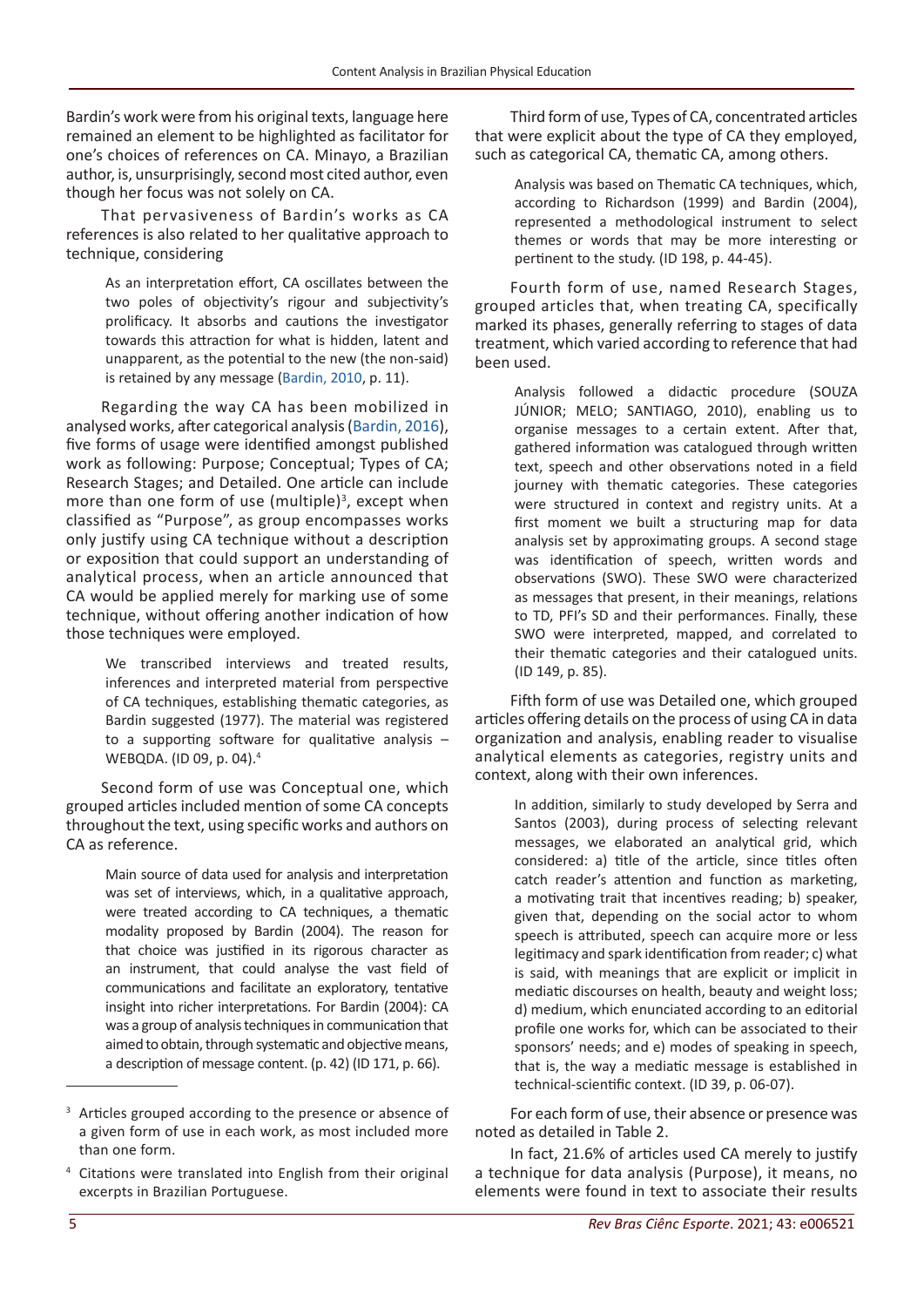|                      | Forms of use                                                                     | <b>Criteria</b>                                                                                                      | Indication |       | <b>Frequency</b> |
|----------------------|----------------------------------------------------------------------------------|----------------------------------------------------------------------------------------------------------------------|------------|-------|------------------|
| Exclusive<br>Purpose | Article announces CA merely for<br>marking use of technique for data<br>analysis | Presence                                                                                                             | 48         | 21.6% |                  |
|                      |                                                                                  | Absence                                                                                                              | 174        | 78.4% |                  |
| Multiple             | Concept                                                                          | Article defines at least one concept                                                                                 | Presence   | 61    | 27.5%            |
|                      | from CA within text                                                              | Absence                                                                                                              | 161        | 72.5% |                  |
|                      | Types of CA                                                                      | Article states which CA technique                                                                                    | Presence   | 56    | 25.2%            |
|                      |                                                                                  | was used                                                                                                             | Absence    | 166   | 74.8%            |
|                      | Research Stages                                                                  | Article exposes stages for treating                                                                                  | Presence   | 94    | 42.3%            |
|                      |                                                                                  | data according to CA                                                                                                 | Absence    | 128   | 57.7%            |
| Detailed             |                                                                                  | Article offers details from process of<br>CA usage in organising and analysing<br>data, enabling reader to visualise | Presence   | 47    | 21.2%            |
|                      |                                                                                  | analytical elements as categories,<br>registry and context units, with their<br>own inferences                       | Absence    | 175   | 78.8%            |

**Table 2.** Forms of use for Content Analysis (CA) found in analysed works.

Source: Authors.

to technique of analysis, which demonstrated a certain methodological frailty of those articles, since there is no clear path leading from data to the authors' interpretation in the text. That information is similar to what was found by Ramos and Salvi (2009) in Psychology articles, when only 33% of the collected publications suggested a relationship between logic and technique in their data analysis and following results.

In other 174 (78.4%) articles, there was further elaboration in explaining CA, even though 47 (21.2%) displayed Detailed use, that is, they demonstrated a deeper analytical knowledge in using these techniques and presented elements as registry and context units, categories and inferences.

Only 61 articles (27.5%) directly or indirectly conceptualized CA, and 56 (25.2%) exposed type of CA they employed for data analysis; most common type was categorical analysis, as proposed by Bardin (2010).

Bardin (2010) indicated varieties of CA, such as categorical analysis, assessment analysis, enunciation analysis, propositional discourse analysis, expression analysis and relationship analysis. The author also stated categorical analysis was the oldest of group and, in practical terms, was the most frequently used.

Most common form of use is the exposition of Research Stages, presented in 94 articles (42.3%), which mostly described the stages of pre-analysis, material exploration and treatment of results and discussion, according to Bardin (2010).

In tracing the movements by least used forms of use (Purpose and Detailed) and the most used one (Research Stages) across years encompassed by this research (2007-2017), it was possible to identify description of CA stages as recurrent in PE field, while Purpose form of use has increased across the period; the process is inverted if compared to behaviour by Detailed form of use, as exposed in Graph 2.

The increase in articles that used CA as Purpose during period can be interpreted as one of the possible effects of changes that occurred in journal guidelines, which reduce or limit article size and, consequently, generate a need to resize texts. That is noticeable as the theoretical review and results would usually occupy majority of the text, which demands deletions from methodology section and from description of data analysis.

It is noteworthy that summarizing the explanation of CA is not exclusive to PE, as articles in the area of Tourism also had some points of attention identified, specifically with regard to the clear exposure of indicators of reliability and replicability of the studies (Camprubí and Coromina, 2016).

For composition of themes and objects, in pairs, titles and abstracts from articles were read (context units), with identification of words or sentences (registry units) that could determine meanings evoked by text. Next, themes (or categories) were defined to encompass texts with similar meanings, even though there were attempts to preserve the individual characteristics of each article. At the end of that process, the pairs compared their analyses; in cases of disagreement, the lead researcher decided towards one way or another.

Next, articles were grouped according to their themes in order to build a general organization on most recurring themes among recovered articles. 35 themes/ objects were registered and distributed across several areas of interest within the PE field. These themes/ objects were, then, separated into 12 groups according to their similarity or thematic approximations, evidencing plurality within the field and its several relations with other areas of knowledge. Table 3 presents a lack of an absolute majority, despite predominance of Sports as a theme/object of study, with 53 (23.87%) articles.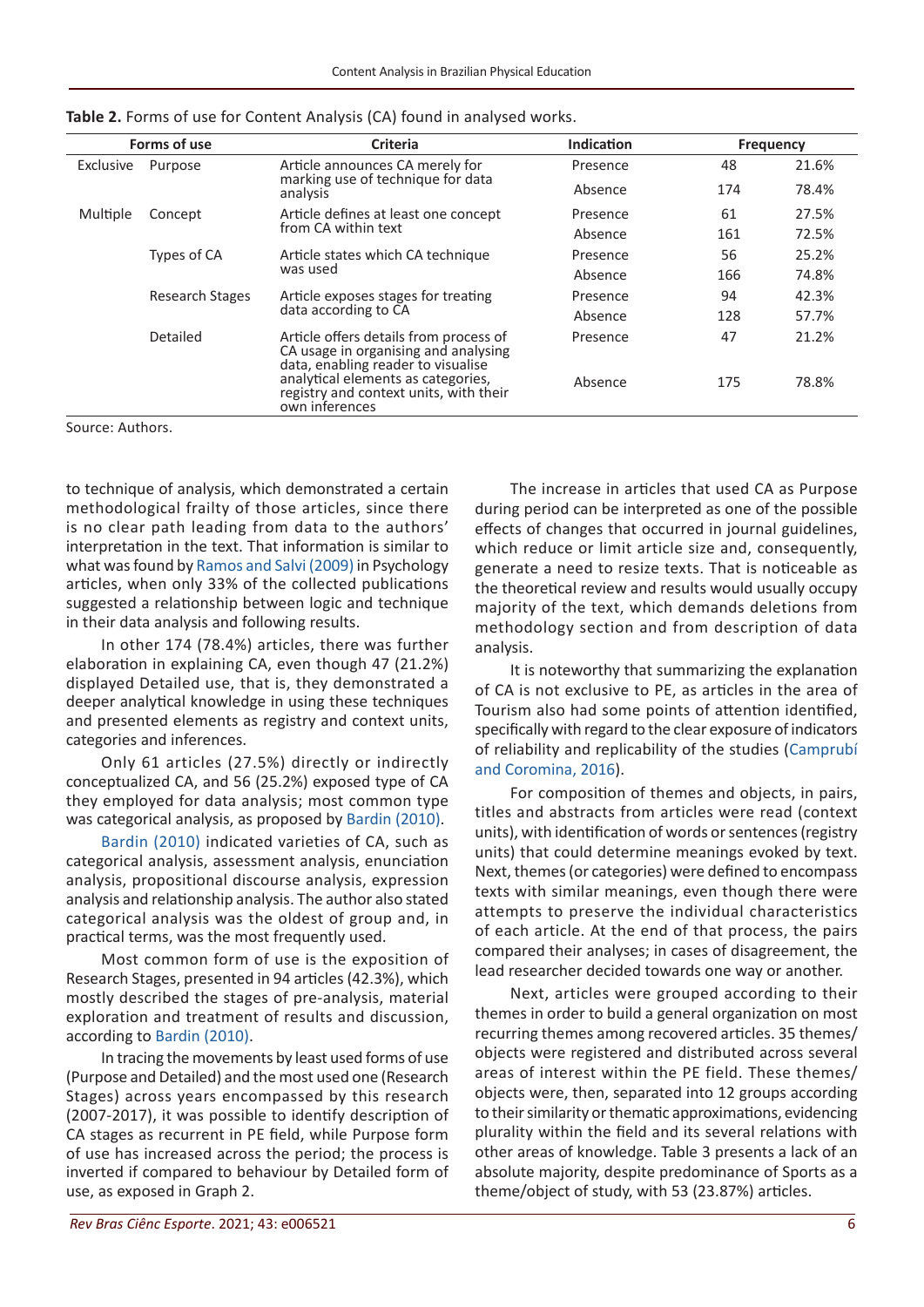

**Graph 2.** Comparison between behaviour of forms of use Purpose, Research Stages, and Detailed throughout 2007-2017 period. **Source: Authors.**

#### **Table 3.** Themes and objects in articles.

| Themes/objects                         | <b>Frequency</b> | Percentage |
|----------------------------------------|------------------|------------|
| Sport                                  | 53               | 23.87%     |
| Higher Education in Physical Education | 32               | 14.41%     |
| Epistemology in Physical Education     | 21               | 9.46%      |
| Physical Education in School           | 19               | 8.56%      |
| Professional Intervention              | 17               | 7.66%      |
| Leisure                                | 16               | 7.21%      |
| Body practices                         | 16               | 7.21%      |
| Public Policy for Sport and Leisure    | 15               | 6.76%      |
| Physical Activity and Health           | 13               | 5.86%      |
| Body                                   | 11               | 4.95%      |
| Other                                  | 5                | 2.25%      |
| Combat                                 | 4                | 1.80%      |

Source: Authors.

Sport is a multidisciplinary phenomenon, which is not restricted to PE. Dart (2014) showed that research published in three relevant international journals in the field of sociology of sport use CA as an analytical technique, used in the analysis of predominantly desktop work. Regarding the themes, these articles dialogued with central concepts of sociology such as gender, ethnicity, media, politics and economics, commonly related to soccer and other team sports such as basketball and baseball. Team sports are also relevant in articles published in three relevant international journals in the field of sports communication (Schäfer and Vögele, 2021), which demonstrates that different related areas have close study interests, but there is also an emphasis on massive and hegemonic sports, that already enjoy media prominence.

For CA, its manifest contents, that is, what the data show, are grouped into categories, analysing similarities, and differences. Latent contents, that is, that which is talked about, are expressed through themes – hence the analysis on most approached themes in EF and its importance.

Out of the 222 articles, 36 (12%) used some supporting software for CA; the most common one was Nvivo, used in 21 instances. Graph 3 shows instability in the use of software in articles, as, in first years encompassed by this research, 2007 and 2008, the usage started growing until they reached their peak in 2014 (09), year with the highest number of articles that relied on software support. However, in 2015 (03) and 2016 (02), there was a new drop, which was then followed by another rise in 2017 (08). These numbers did not follow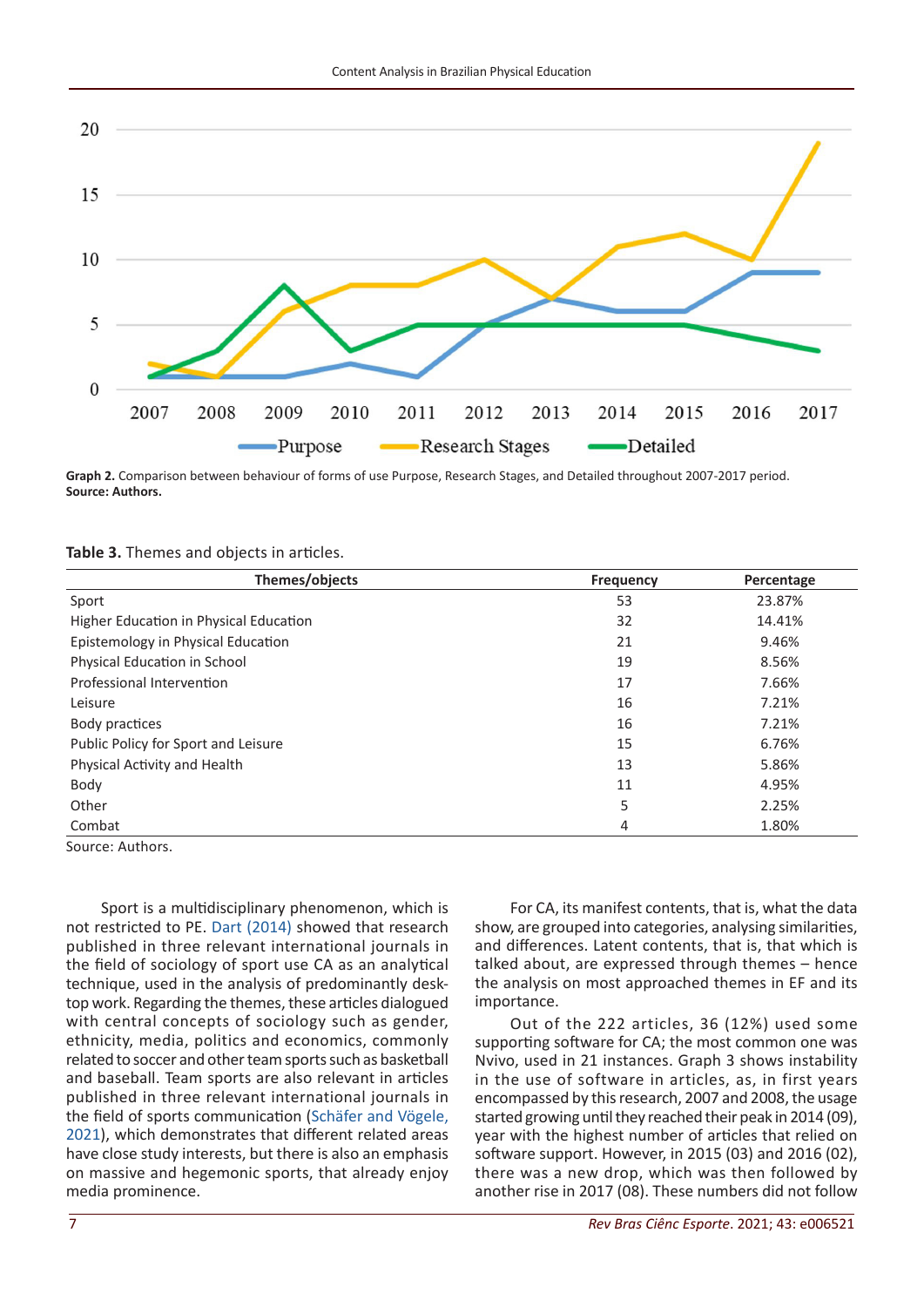

**Graph 3.** Annual Evolution of Software Use in Content Analysis (CA) Support. **Source: Authors.**

the gradual increase in CA application in publications, as exposed in Graph 1, and they may evidence a relationship of low appropriation of new technologies invented to support qualitative data analyses in research.

In the field of Tourism, similar results were found, 16.5% of the 164 articles use software to support data collection and/or analysis, a number that has been growing despite the predominance of manual collection and analysis. The use of analysis support software allows for greater analytical complexity, expressed by more samples and categories, being processed by a smaller number of researchers, but its adoption in research is still underestimated by a significant part of the articles in the field (Camprubí and Coromina, 2016).

That scenario is similar to one found by Nascimento et al. (2017), who identified 16 articles in PE field that used software for qualitative data analysis. This process highlights an inconsistent incorporation of new technologies to scientific practices. Such an inconsistency might be associated to field's scientific tradition, given these articles dialogue with the Humanities and Social Sciences – their predominating characteristic of qualitative investigations often excludes statistical and software analyses, and their data are not often parametric, nor do they undergo a critical view by researcher who, under their critical perspective, does not elaborate answers for their questions (Costa et al., 2012; Souza et al., 2011).

## **FINAL REMARKS**

Use of CA increased in analysed period, followed by a more general increase in overall production in the field, although in a smaller degree. That demonstrated an appropriation of qualitative methodology research within PE. However, majority of articles did not describe how stages of CA occurred in their research, or the form of development for their category construction.

Use of CA in PE scientific production has occurred in a partial manner, as shown by way analysed articles cited the technique as a form to demonstrate methodological rigour, which is a scientific requirement in that type of text. In these specific articles, no effective application of CA was found in data treatment, or a clear exposition on how it was used.

Methodological exposition of CA has been increasingly summarized across years, as visible by increased presence of Purpose form of use, along with more detailed usages that included registry, context and inferences registries, which decreased in final years of our research period.

Laurence Bardin was the most cited author on CA in articles. The use of supporting software has been incorporated, although with a low incidence in our corpus.

The article showed how a technique of data analysis widely used in other fields of knowledge was incorporated into the scientific work of Brazilian PE, which adds arguments to the debate on the structuring of this specific scientific field, with the addendum that this article was limited to analyse punctual aspects related to diagnosing and operating CA in PE field, reinforcing the need for new immersions in the data, which might establish relationships between forms of use and their synchrony with CA references – a possibility for future studies.

# **FUNDING**

This study was financed in part by the Coordenação de Aperfeiçoamento de Pessoal de Nível Superior - Brasil (CAPES) - Finance Code 001.

# **CONFLICTS OF INTEREST**

We declare no conflict of interest.

## **REFERENCES**

- Alves MTVD. Análise de conteúdo: sua aplicação nas publicações de contabilidade. Revista Universo Contábil. 2011;7:146-66. [http://dx.doi.org/10.4270/ruc.2011227](https://doi.org/10.4270/ruc.2011227).
- Amado J, Costa AP, Crusoé N. Procedimentos de análise de dados. In: Amado J, editor. Manual de investigação qualitativa em educação. 3. ed. Coimbra: Imprensa da Universidade de Coimbra; 2017, p. 301-354.